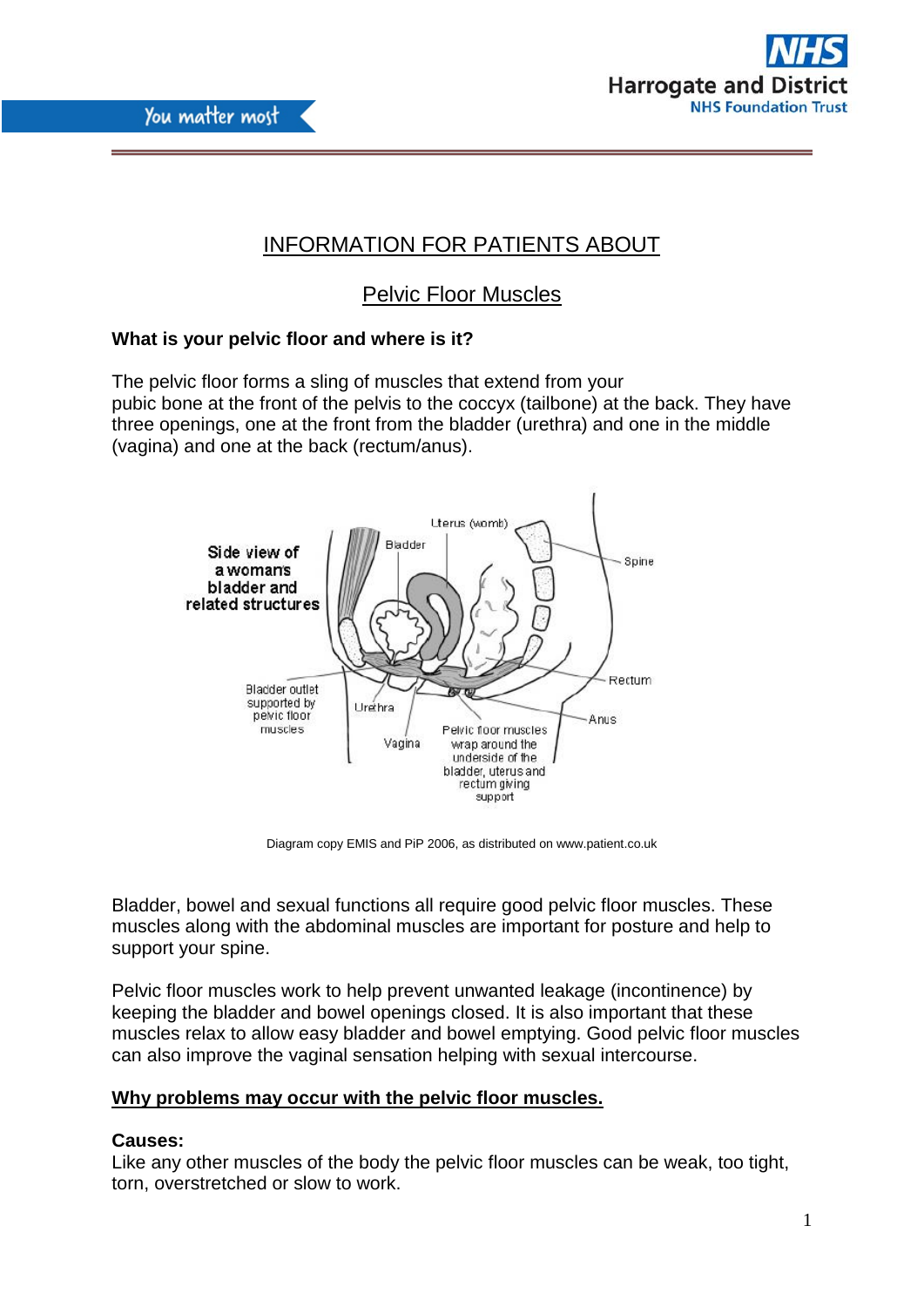

**Pregnancy and childbirth**- can cause pelvic floor weakness especially if you have had an assisted delivery, significant tear, episiotomy or a very large baby. **Menopause-** may lead to pelvic floor problems or worsen existing problems due to the vaginal and hormonal changes.

**Chronic constipation-** regular straining to empty your bowels can overstretch the muscles and cause weakness. Poor relaxation of the pelvic floor muscles can cause difficulties to empty your bowels.

**High impact exercise, heavy or repeated lifting-** can cause an increase in the abdominal pressure putting the pelvic floor muscles under strain. These muscles can be over loaded with heavy weight lifting and vigorous gym activities such as jumping.

**Increased body weight-** may increase the pressure on the pelvic floor muscles.

**Smoking-,** which can cause coughing, can increase pressure on these muscles. Other conditions such as neurological conditions and diabetes may also have an effect on the pelvic floor muscles.

If the pelvic floor muscles weaken, you may experience a range of symptoms:

#### **Bladder**

- Leaking urine with activity for example running, jumping, coughing and sneezing (stress urinary incontinence)
- An urge to visit the toilet often (frequency)
- An urgent need to visit the toilet and leaking before you get there (urge incontinence)
- Increased need to urinate at night (nocturia)

#### **Bowel**

- Leaking faeces when you cough, sneeze and complete activities (faecal stress incontinence)
- An urge to visit the toilet and leaking before you get there (urge faecal incontinence)
- Difficulties with wiping post defecation
- Poor control of wind

#### **Vaginal**

- Heaviness in the vagina or the sensation that something is coming down (pelvic organ prolapse)
- Vaginal or abdominal pain
- Reduced sensation with intercourse
- Difficulty with sexual intercourse, reducing sensation or pain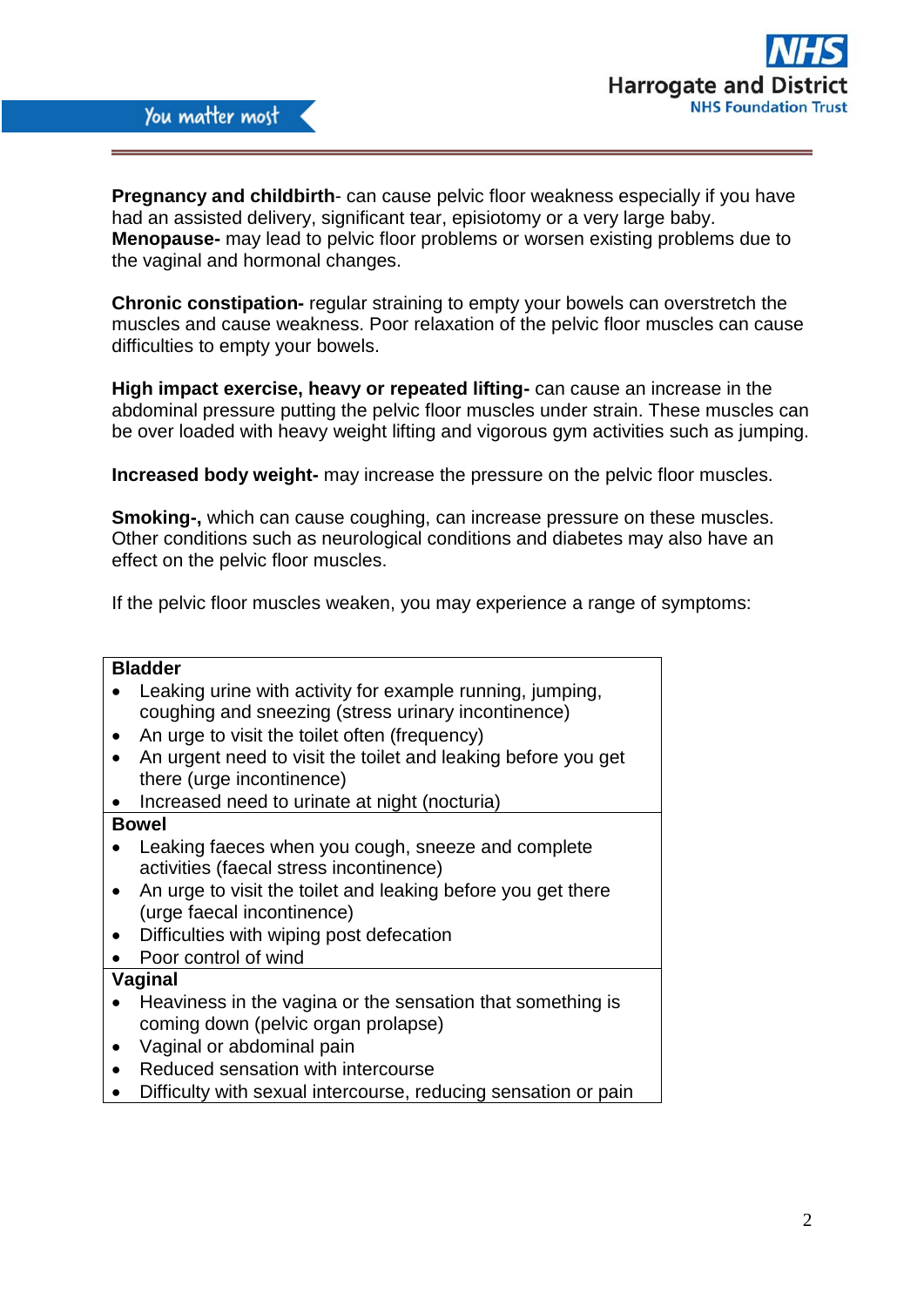

The pelvic floor muscles have two types of muscle fibres in them:

**Slow twitch muscle fibres** have constant tone inthem (even when you are asleep). They support your pelvic organs up inside you and work to keep your passages closed until you are ready to go to the toilet.

**Fast twitch muscle fibres** which contract quickly to prevent leakage of urine when there is extra pressure on the bladder e.g. when you cough, sneeze, laugh or lift something heavy.

## **For patients with catheters**

If you have a catheter in place only start your pelvic floor muscle exercises once your catheter has been removed and you have passed urine normally more than three times without problems.

# **How to exercise your pelvic floor muscles**

Pelvic floor muscle exercises should include both long and short squeezes. It is important that you let the muscle relax after each contraction to ensure the muscles become strong and most effective.

# **Exercise 1**

**Step 1**

Sit, stand or lie comfortably with your knees slightly apart.

#### **Step 2**

Gently breathe in to prepare and, as you breathe out, tighten the muscle around your back passage as if you are trying to stop yourself from passing wind, now slowly tighten the muscles around your front passage as if you are trying to stop yourself passing urine; lift up from back to front and hold.

Aim to hold both back and front pelvic floor muscles tight for 5-10 seconds (without holding your breath). Fully relax for 4 seconds and aim to repeat up to 10 times. Avoid tightening your buttocks and squeezing your legs together. You should feel your lower abdomen draw in slightly.

## **Exercise 2**

#### **To perform the short squeezes**

In the same position as exercise 1, tighten the back and front pelvic floor muscles for a short strong squeeze followed by relaxing the muscles fully.

Aim to build up to 10 short squeezes without holding your breath.

# **Aiming to repeat both long and short squeezes 3-6 times a day**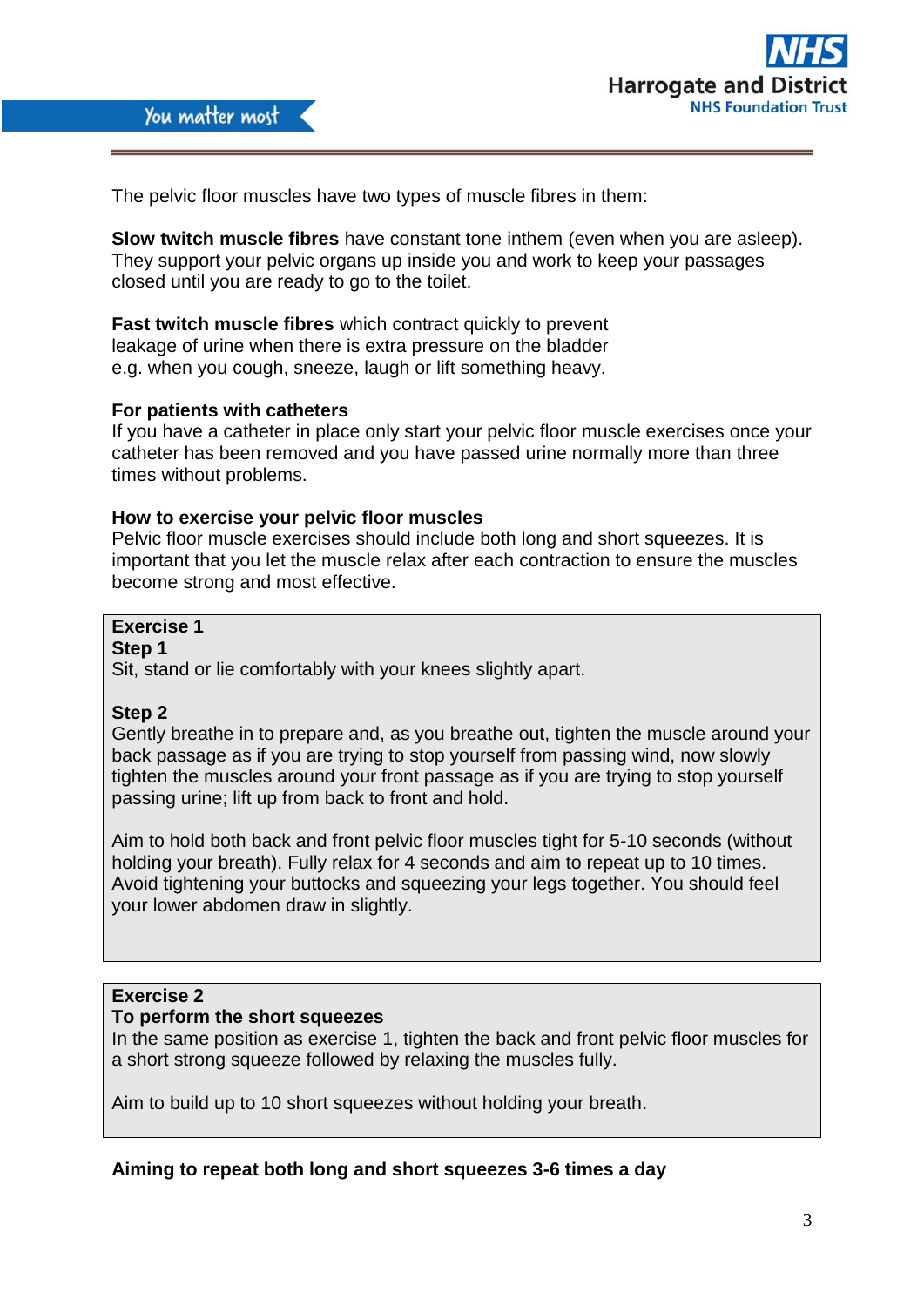

**Your starting point-** this is the maximum number of seconds you can hold your contraction for (up to 10 seconds) and the maximum times you can repeat this (up to 10 repetitions).

Build up your exercise routine gradually and you should notice an improvement in the first three months (this can sometimes take longer). Aim to progress the position you do your exercises in progressing from lying to sitting to standing and, over time, practise them whilst doing activities such as walking and bending.

Keep practising your pelvic floor muscle exercises twice a day to maintain the improvement.

## **Tips to remember to exercise:**

 Try to make the exercises part of your daily routine. Perhaps do them at the same time as another activity: brushing your teeth / when washing your hands/ after emptying your bladder sat on the toilet.

Please do not practise by stopping your urine flow as this may lead to bladder problems.

## **Additional suggestions:**

- Try downloading an app on your phone NHS squeezy app
- Put a reminder on your phone

Medical devices and gadgets aim to help you with developing pelvic floor strength and control are available to purchase. These may be helpful for some people but may not be right for everyone. If you are having difficulties with these exercises seek advice from a specialist clinician.

#### **Further useful tips and advice:**

- **Constipation-**try to avoid unnecessary strain on your pelvic floor, seek advice if you tend to strain on the toilet from your GP or clinician. Make sure you drink at least 1.5 litres of fluid daily and enough fibre in a well-balanced diet.
- T**oileting positions-** Sit and completely relax while on the toilet and use a stool or step under your feet to help create a squatting position. This will improve the position of your rectum and allow easier emptying when passing a stool.
- **The "Knack" technique-** This is a technique to help prevent straining before an activity that raises the abdominal pressure such as sneezing, coughing, lifting and laughing try to tighten your pelvic floor muscles.
- **Bladder concerns-** do not reduce your fluid intake to help with bladder urgency or frequency as this will make your urine stronger. This can lead to irritation of the bladder and cause constipation.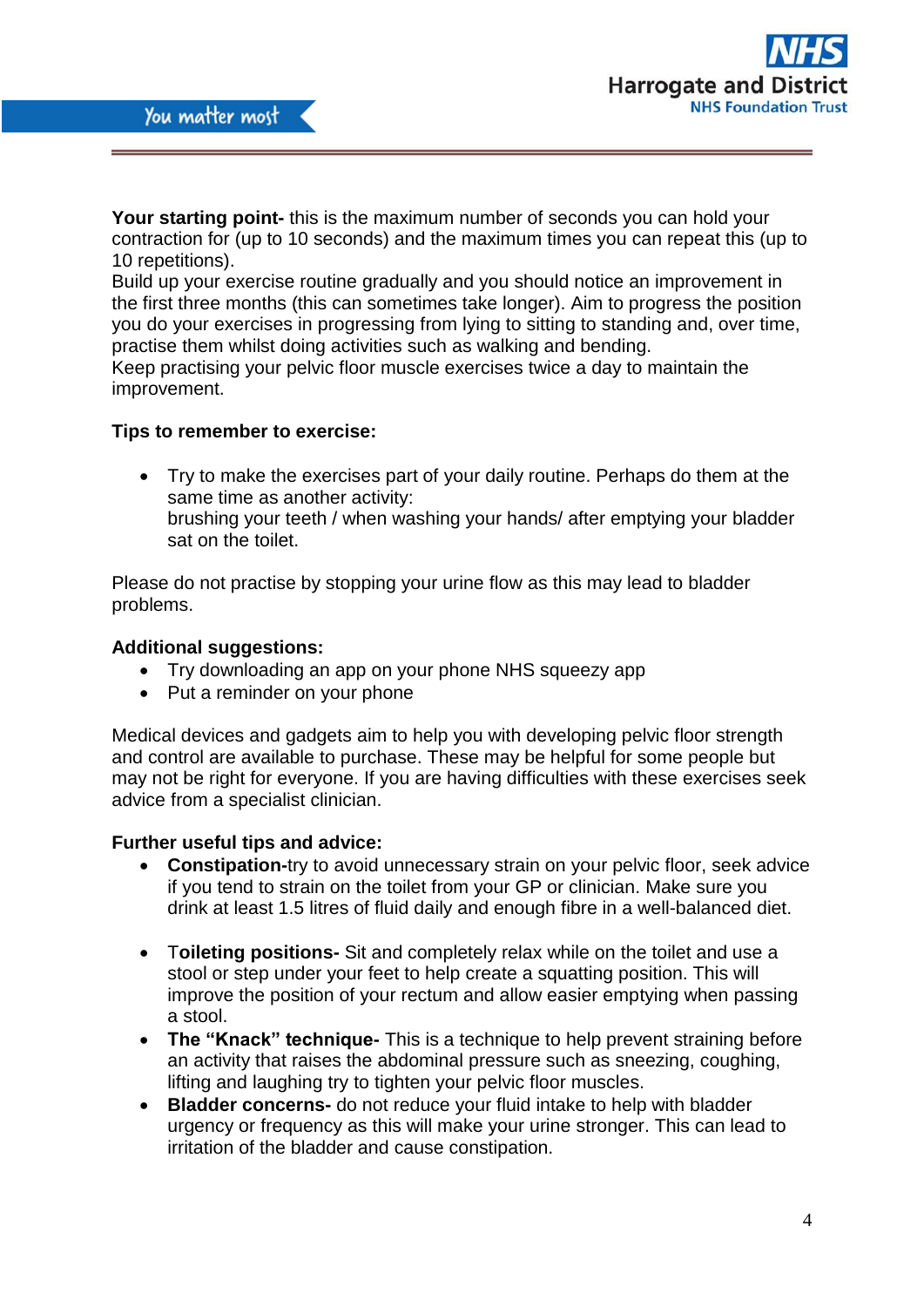

- **Bladder irritants-** avoid fizzy, artificial sweetened and caffeinated drinks such as coffee, tea and green tea.
- **Relaxation-**Increased stress can cause changes to posture and breathing thereby increasing the tension in muscles pelvic floor muscles. Mindfulness techniques can improve breathing and help to relax the muscles.
- **Weight-** being overweight can increase your symptoms; small changes to your weight can improve symptoms. See your GP practice for additional support if you have tried but not succeeded with weight loss.
- **Exercise** If you experience stress urinary incontinence try low impact exercises such as pilates, swimming, walking. You may want to avoid high impact exercises that increase the abdominal pressure such as dead lifts, loaded squats and jumping
- **Smoking-** if you can, try to give up, your GP practice might be able to support you with this.

## **Additional resources:**

[https://www.nhs.uk/common-health-questions/womens-health/what-are](https://www.nhs.uk/common-health-questions/womens-health/what-are-pelvic-floor-exercises/)[pelvic-floor-exercises/](https://www.nhs.uk/common-health-questions/womens-health/what-are-pelvic-floor-exercises/)

[https://www.bbuk.org.uk/](http://www.bladderandbowelfoundation.org/)

## **Notes:**